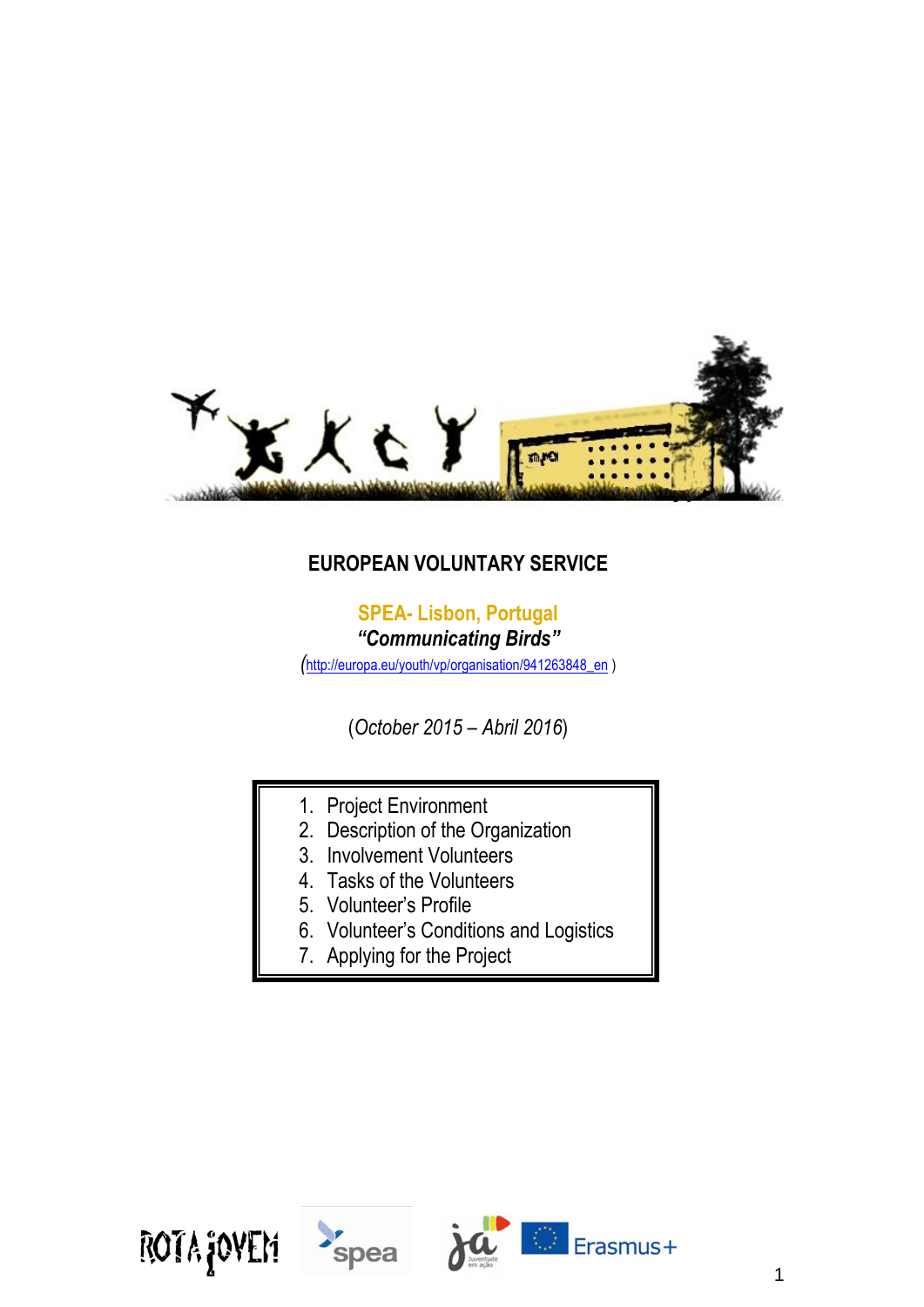# **1. Project Environment**

Lisbon is Portugal's capital and there are more than 2 million inhabitants in Lisbon Metropolitan area. Lisbon is by the river Tejo (Tagus) and is known as the "city of seven hills", hence, with some hilly terrain, but also with some plain areas, especially by the river. Lisbon is a cosmopolitan city, where you will find many foreigners working, studying and living in, and as has a very active cultural agenda - with many museums, historical monuments, beautiful public gardens, and lots of activities happening every day and night.

Lisbon is the centre of a big metropolitan area, including part of the upper and down banks of the river Tagus. Some of the most beautiful outskirts of Lisbon are Estoril-Cascais (beaches, walking paths by the sea), Sintra (world heritage, beaches and natural park) and Sesimbra (beaches and natural parks), where one can easily go by train or bus. The weather is mild, with not many rainy or cloudy days, being the blue skies a characteristic; temperatures in winter are around 5ºC - 15ºC and in the summer 25ºC-35ºC.

SPEA's office is located in the centre of Lisbon (Saldanha area), and is very accessible by public transportation (subway and bus).. Lisbon is very well served of public transports, with a growing urban metropolitan and bus network, suburban train lines, and from Lisbon you can go by bus/train to every place in the country; it is also served by an international airport.

# **2. Description of the Organization**

SPEA [\(www.spea.pt\)](http://www.spea.pt/) - Sociedade Portuguesa para o Estudo das Aves (Portuguese Society for the Study of Birds) is an Environmental Non-Governmental Organisation that works for the conservation of birds and their habitats in Portugal, promoting a development that safeguards our natural heritage for future generations. SPEA is the Portuguese partner of BirdLife International and one of the most important environmental NGO in Portugal. Besides scientific research and active conservation work, SPEA is also committed to make the general public aware about the importance of conservation of birds, developing several activities for that objective: communication and education campaigns, bird watching field-trips, bird watching days, etc. This project takes place in the headquarters in Lisbon, but there are also offices in Madeira Azores Islands.

In SPEA headquarters, there are 15 members of staff working in a daily basis, and the volunteer will always be in contact with the tutor and other colleagues of conservation, environmental citizenship and marketing and communication departments.

Depending on the project itself, the volunteer will be more integrated in the work of one or more departments, and he/she might have the opportunity to travel, integrated with the rest of the staff (e.g. for events or fieldwork).

SPEA main offices are now divided in 3 departments:

- Conservation Department, with Marine and Terrestrial Programmes: develops projects of bird conservation and monitoring (e.g, Common Bird Census), important bird areas protection and monitoring, ecotourism and others.

- Environmental Citizenship and Communication and Marketing Departments: responsible for





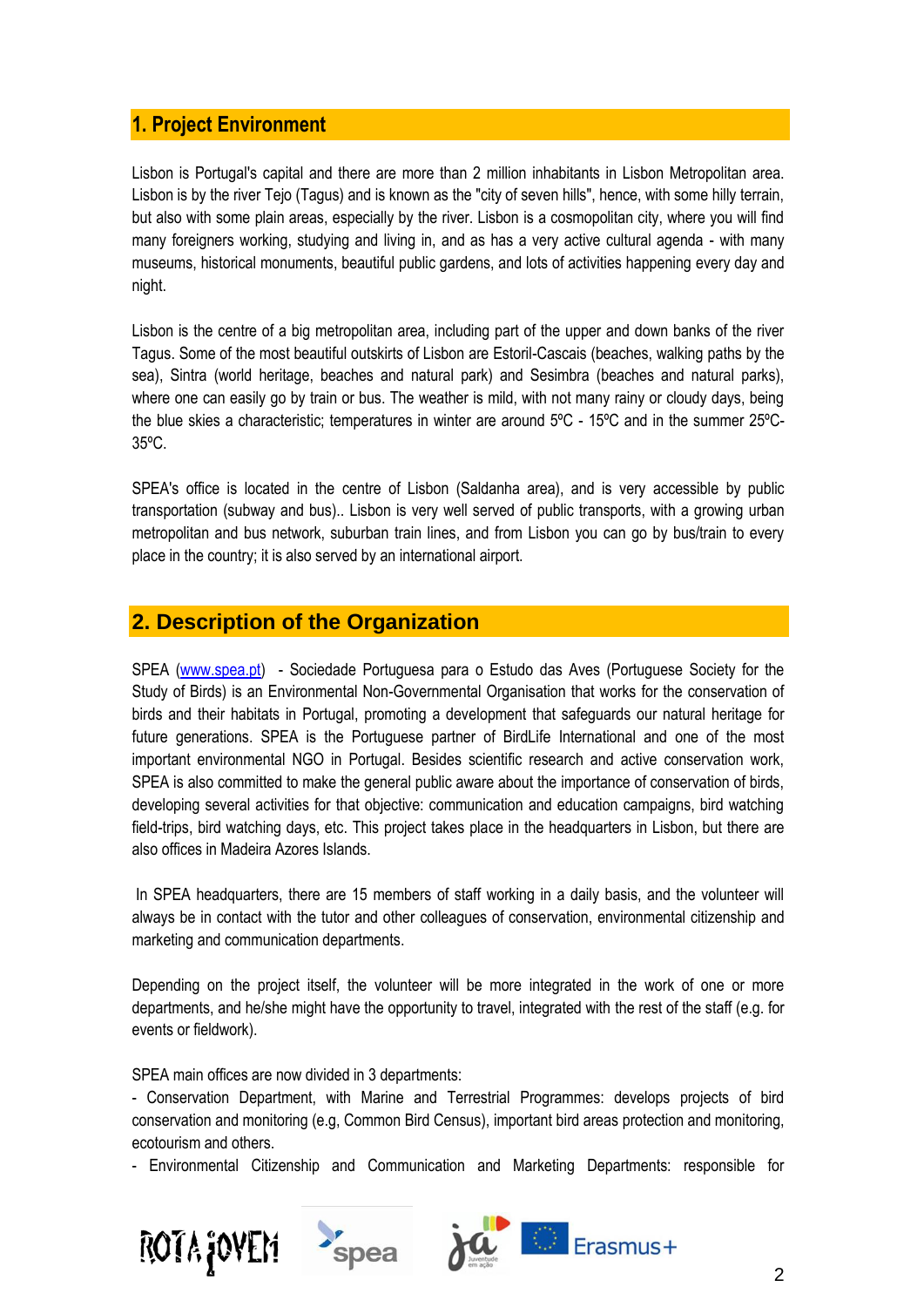organization of birdwatching activities and events (e.g. National Ornithology Congress), membership, volunteering, environmental education and environmental communication, among other duties.

All the departments work together, based on a strategy and annual plan, and coordinated with the regional offices of Azores and Madeira.

### **3. Involvement of Volunteers**

The volunteer will learn how an environmental non-governmental organization works, and integrate for several months a BirdLife partner (SPEA is the Portuguese partner), being acquainted with the international environmental scene. He/she will also have the opportunity to participate in several fieldtrips, and thus, getting to know the birds of the region, and to participate in events and other activities that are open to every member of the staff. Regarding language, we will try to help him/her to develop these skills by talking in Portuguese, but always translating when needed, give him/her tips on where to go and getting to learn the city and the country. This part will be facilitated with the help of Rota Jovem.

The role of the volunteer will depend on the project itself, which is related with the needs of the departments. Typically, the volunteer will be integrated in the Conservation Department (e.g. helping with fieldwork, data analysis), or more involved with the Environmental Citizenship and Communication Departments (e.g. helping the organization of congress, birdwatching activities). The volunteer will enhance the productivity of the departments in which they will be integrated on, as he/she will be integrated as part of the team.

### **4. Tasks of the Volunteers**

The volunteer will be mainly involved in the tasks of the Marine Programme of SPEA related to the project "Life Berlengas", with both office and field work, being trained according to the specific needs and having guidance from members of staff. SPEA began in June 2014 , together with other partners, including the Municipality of Peniche , the Institute for Nature Conservation and Forestry and the Faculty of Social Sciences and Humanities ,a LIFE project for the restoration of habitats of Berlengas' Marine Reserve and the implementation of its management plan.

#### **1) In LIFE Berlengas, they will support the team implementing these activities:**

- Assess and minimize threats to seabird populations and endemic plants;
- Promote the sustainable use of the reserve . Mainly in terms of Fishing, Recreation and Tourism;
- Effectively implement the Management Plan of the Reserve;
- Construct artificial nests.

#### **2) Communication and Environmental Citizenship:**

- Update the website of the project LIFE Berlengas;
- Communication activities related to the activities of the marine department of SPEA;
- Write articles (also about their EVS project) for SPEA's online magazine "Pardela";
- •Developing content related to the work of SPEA;
- •Collaboration in the promotion of bird watching activities
- •Organizing workshops on birds and ornithology in Rota Jovem.





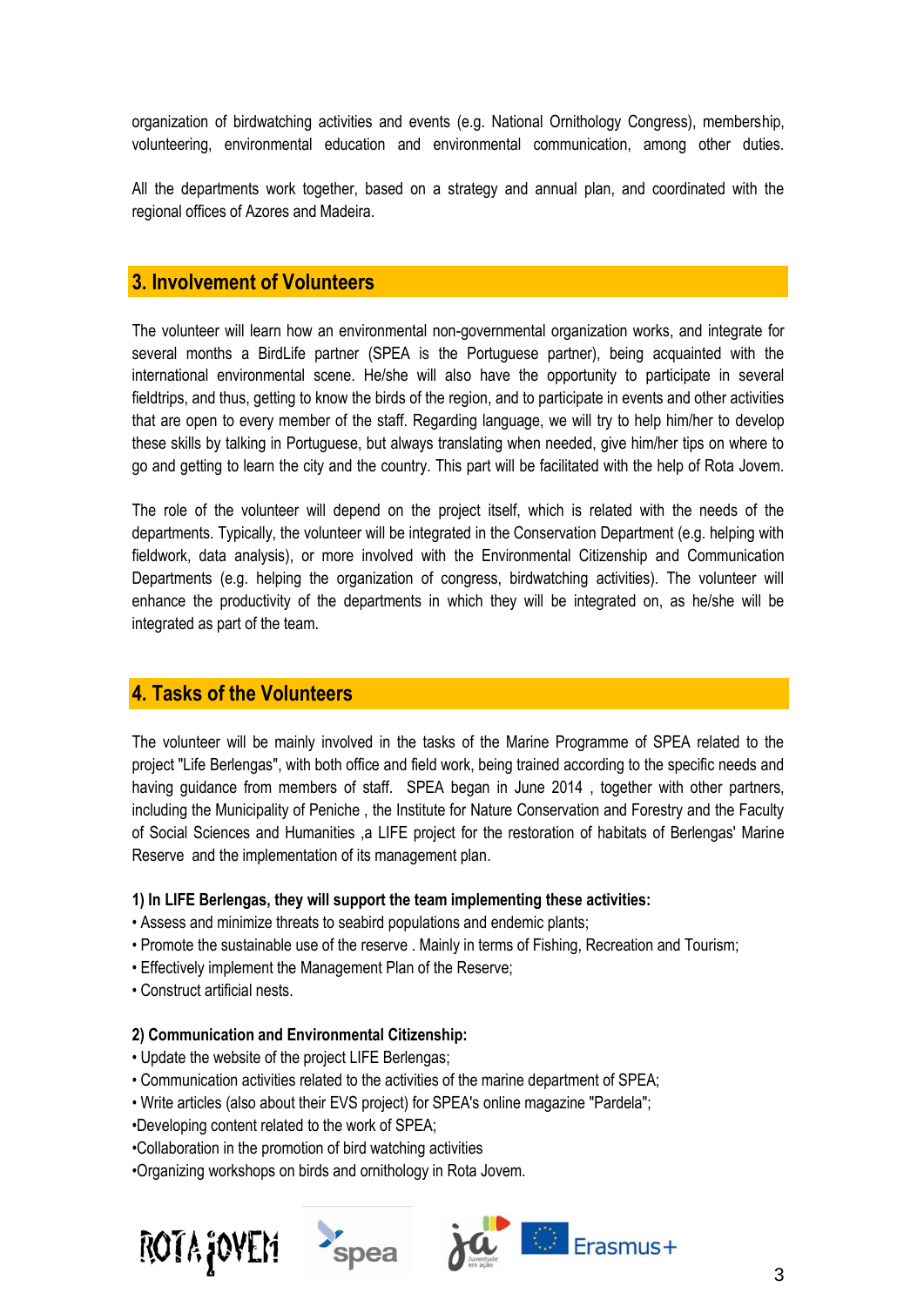**3) Support other staff members of SPEA with their projects;**

**4) Developping a personal project.**

# **5. Volunteer's Profile**

We consider that the following profile features are particularly important to the adaptation of the volunteer to this project:

- Enthusiasm, motivation to participate in our specific project;
- Love for nature (specially birds)
- Experience in handling birds (experience on ringing is a plus)
- Used to hard field work and climbing
- Available to spend several 4-5 night periods in remote islands (e.g. Berlengas archipelago)
- Good physical fitness
- English language (good writing) and IT skills
- Team-work and autonomy skills
- Responsible and organized, able to work with deadlines
- Experience in fish identification is preferable, mostly using microscope or magnifier
- Motivation to self- development and engagement in volunteering;
- Interest and autonomy to develop their own personal activities with the support of the team;

We don't require any particular qualification however interest and experience with birds and motivation to spend time in nature is important.

All candidates applying will be considered in the selection process regardless of their nationality, ethnical groups, religion, sexual orientation or political opinion. We are open to volunteers with emigration background or from ethnic minorities.

The selection procedure will include a specific "application form", where the Sending Organization should give a brief presentation of the candidate. For the final selection, we'll make phone interviews. In the end, an email will be send to selected and non-selected volunteers as well the Sending Organizations.

# **6. Volunteer's Conditions and Logistics**

#### **1) Language course and cultural programme**

In the first month and half, more or less, the volunteer has an 40 hours maximum language course and a small cultural programme which includes some visits to important historical places in the area of Lisbon. During this time they are free to discover the city and get used to their new EVS life. They will visit the project, get to know the people but will only start really working after the end of the language course.

Volunteers will have a local mentor at SPEA and also a coordinating mentor at Rota Jovem, both committed to make this project a valuable learning opportunity and enriching personal experience.

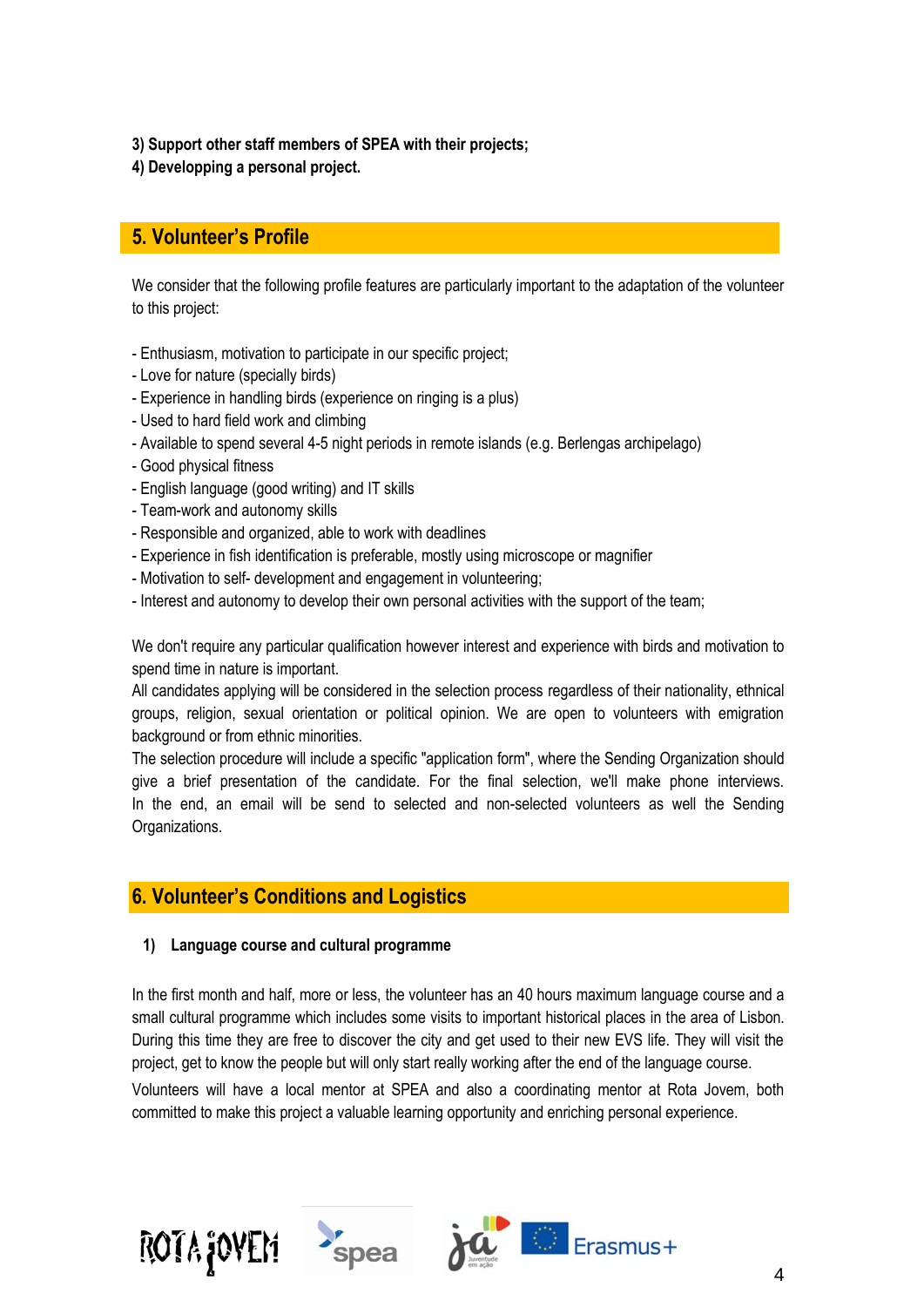### **2) Working hours and Days off**

Volunteer's main working hours are from 10h30 to 17h30 from Monday to Friday. The volunteer will have one hour for lunch break, preferably according to staff lunch period: 13h-14h. According to EVS rules, volunteers will be entitled to 2 holiday-days for each month (24 days as a whole) of volunteering and they can choose when to take their holidays in cooperation with the hosting organization.

#### **3) Food, transport and pocket money**

The volunteer receives an individual monthly allowance for their food. Each month they will get transportation and pocket money. The money is given in cash in the beginning of the month and it is the responsibility of the volunteer to manage it well.

#### **4) Lodgment**

The volunteer will share an apartment in the center of Lisbon with other EVS volunteers. The house is fully equipped and the location is near to metro and bus station, supermarkets, pharmacy and shops. By metro it takes 7 minutes to the city center, by walking 15 to 20 minutes. Most volunteers will share a double room.

# **7. Applying for the Project**

**ROTA JOVEM** [\(www.rotajovem.com\)](http://www.rotajovem.com/) is the coordinating organization (CO) and **SPEA** the host organization (HO). Volunteers applying for the project "Communicating" will not work in Rota Jovem at all, but will always be able to join the activities of the coordinating organization whenever they want. As CO Rota Jovem is responsible for all the administrative process regarding your application, as well as the implementation of the project and its management. The final selection of the volunteers is done together by Rota Jovem and SPEA

If you wish to apply for this project please read very carefully its description, the requested profile of the volunteers, and why you would like to join it. Think critically why this project might interest you, what it can bring to you and what you give in return. Do not choose a project just because you like the country or the city where it takes place! And most of all be aware that you will be developing your activities in a youth association, which requires high social skills and also lots of patience to deal with many different young people. Other important factors to take into consideration are that some periods of the year are more active than others and that many activities have to be changed because of some unexpected reason. But in the end it will show you a whole new world and new people and help you find out a bit more about yourself (hopefully!!!!) Are you ready for this challenge?

Application deadline: **10th April 2015.** 

#### I**N ORDER TO APPLY FOR THE PROJECT YOU HAVE TO :**

- 1. **FILL IN AN APPLICATION FORM** (clic[k here\)](https://drive.google.com/open?id=0B-ZYR2p6OhMTM2o1bVdLY2x5VUk&authuser=0) and send it to **[vanessa.oliveira@spea.pt](mailto:vanessa.oliveira@spea.pt)**
- 2. **Fill in the google form:** *(click [here\)](http://goo.gl/forms/9Ylcniy73Q)*